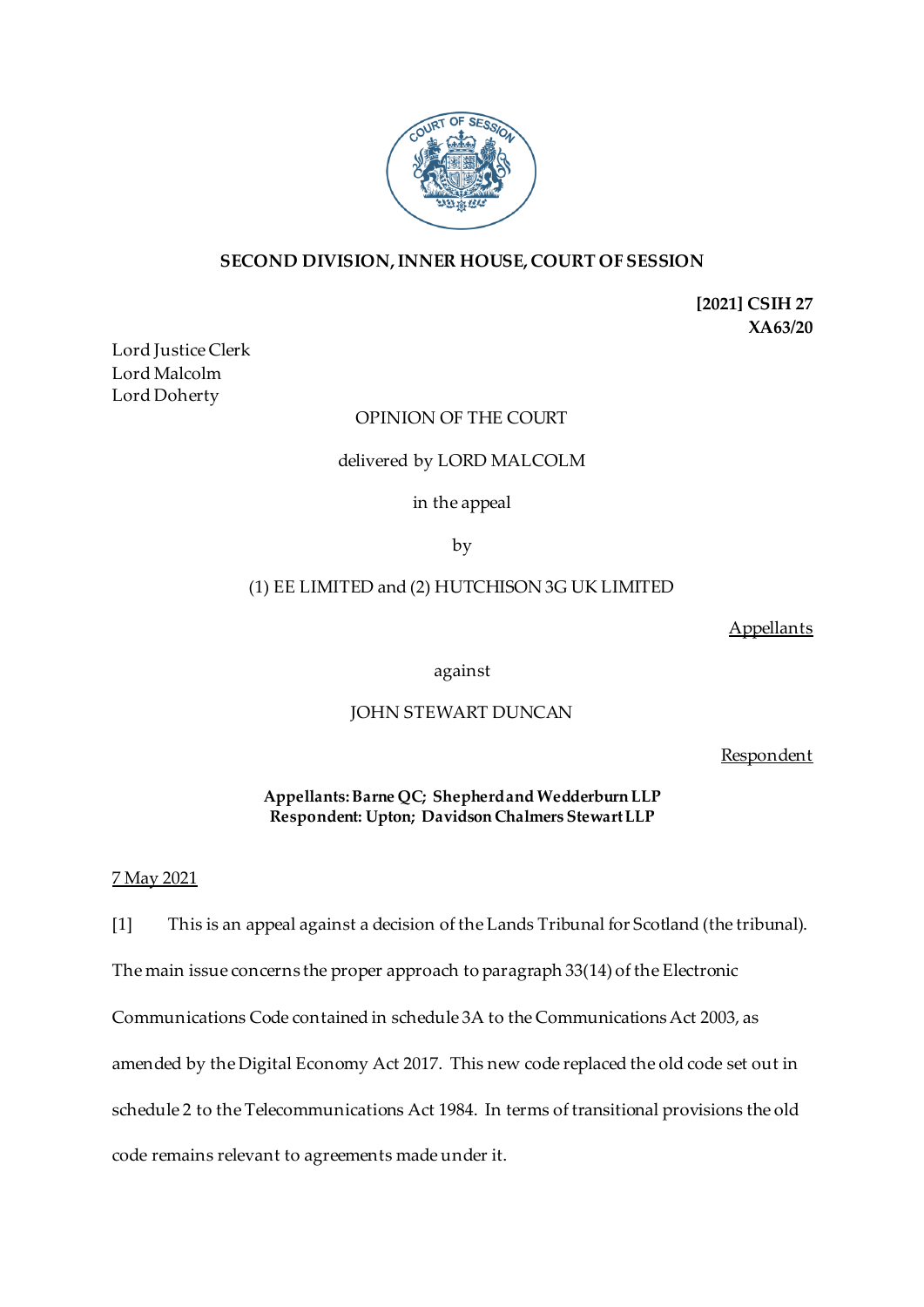### **Background**

[2] In 2003 Mr John Stewart Duncan (the owner) entered into an agreement with EE Ltd, which that company subsequently assigned to itself and Hutchison 3G UK Ltd (the operators), granting certain rights to keep, operate and inspect telecommunications apparatus on a site at Wester Dullatur Farm, North Lanarkshire. After the expiry of the agreed term in 2012 the lease has continued from year to year by way of tacit relocation (a rule under Scots law whereby a lease will be extended beyond its agreed term if neither party serves a notice ending the agreement).

[3] In 2018 the operators sought agreement as to a new lease containing provisions designed to update the agreement in accordance with the minimum provisions imposed by the new code, including assignation rights; ability to share and upgrade the facilities without additional payment; and a "no network scheme" basis for the assessment of rental and compensation (which would be less costly for the operators). The owner preferred continuation of the agreement under the old code (described as a "subsisting agreement" in the new code). It seems plain that the proposed change in the financial arrangements was the main stumbling block.

[4] The operators each served a notice on the owner in terms of paragraph 33 of the new code proposing termination of the agreement on 8 November 2019 and its replacement with the draft lease annexed thereto. It was stated that in the absence of an agreed outcome, the operators could apply to the tribunal for an order that the notice takes effect. In due course such an application was made, and after a debate on the pleadings it was refused for want of a relevant case for the termination of the subsisting agreement. The appeal is against that decision.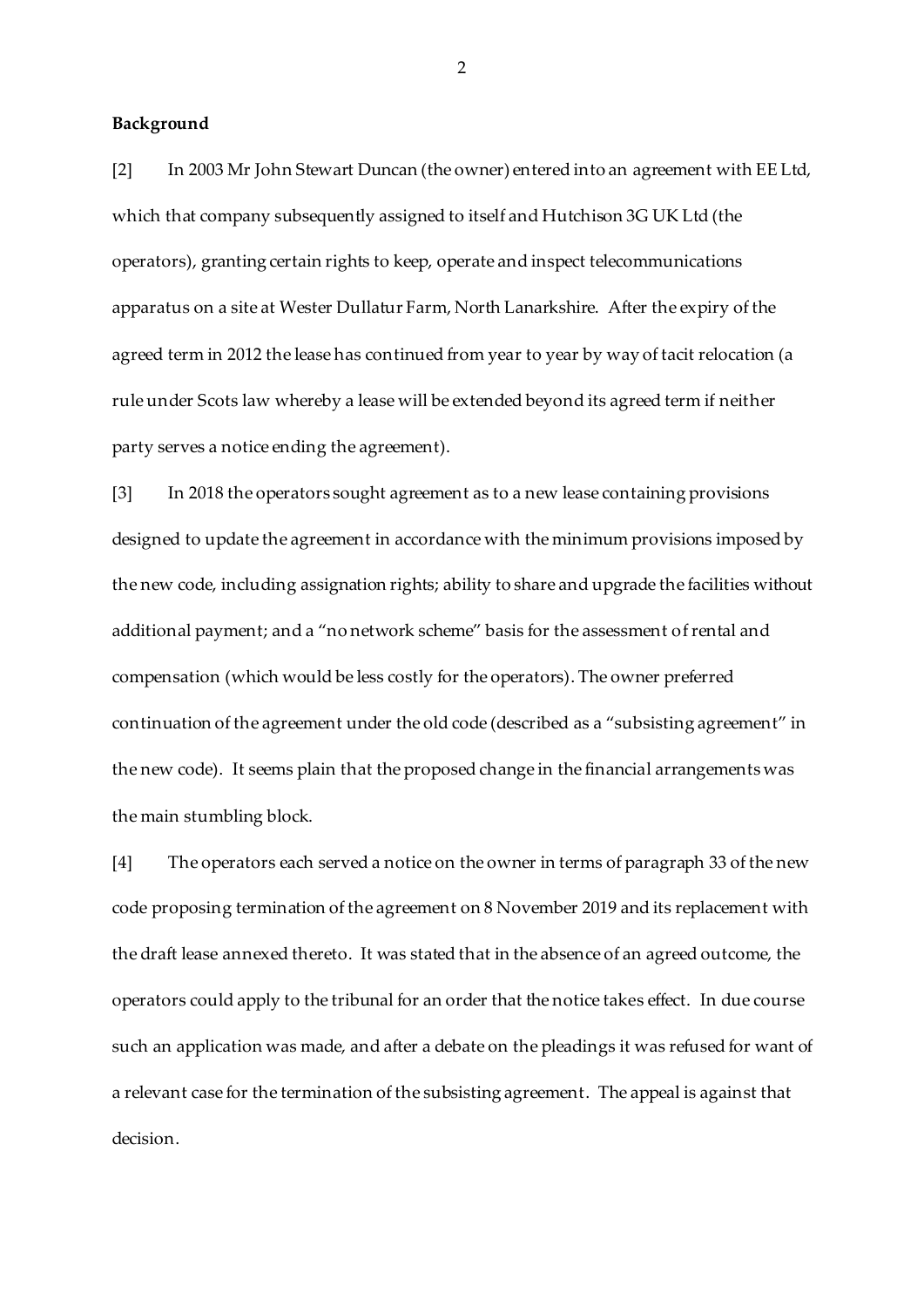[5] The tribunal reached the same decision in respect of similar applications concerning another eight sites. Appeals in respect of those cases have been sisted pending the outcome of this appeal.

#### **The tribunal's reasons for refusal of the application**

[6] The tribunal held that a relevant case had not been presented by the operators. In other words, not enough had been pled such as might persuade the tribunal to exercise its discretion in favour of the application. It was acknowledged that the new lease would bring the parties' relationship into line with the minimum non-derogable provisions in any agreement for a new site under the new code, but it had not been contended that there was any particular need for such changes at the Wester Dullatur site. For example it was not said that a specified third party wanted to install its apparatus there, nor that the operators had a current intention to assign rights. The tribunal appreciated that the new code was designed to facilitate such matters, and to reduce costs for operators, however that did not mean that in respect of subsisting agreements they would be available simply by asking for them.

[7] Paragraph 33(14) of the code states that when determining which order to make under the paragraph, along with all the circumstances of the case, the tribunal must have regard in particular to certain factors, the first being: "(a) the operator's business and technical needs". The tribunal commented that Parliament had "set the bar as high as need." It had not been suggested that any new provisions were required to give the agreement business or technical efficacy, nor that consumers would be better served than as at present. Only something rendering an agreement unduly onerous or restrictive would allow "judicial cancellation of an existing contract." Parliament had envisaged that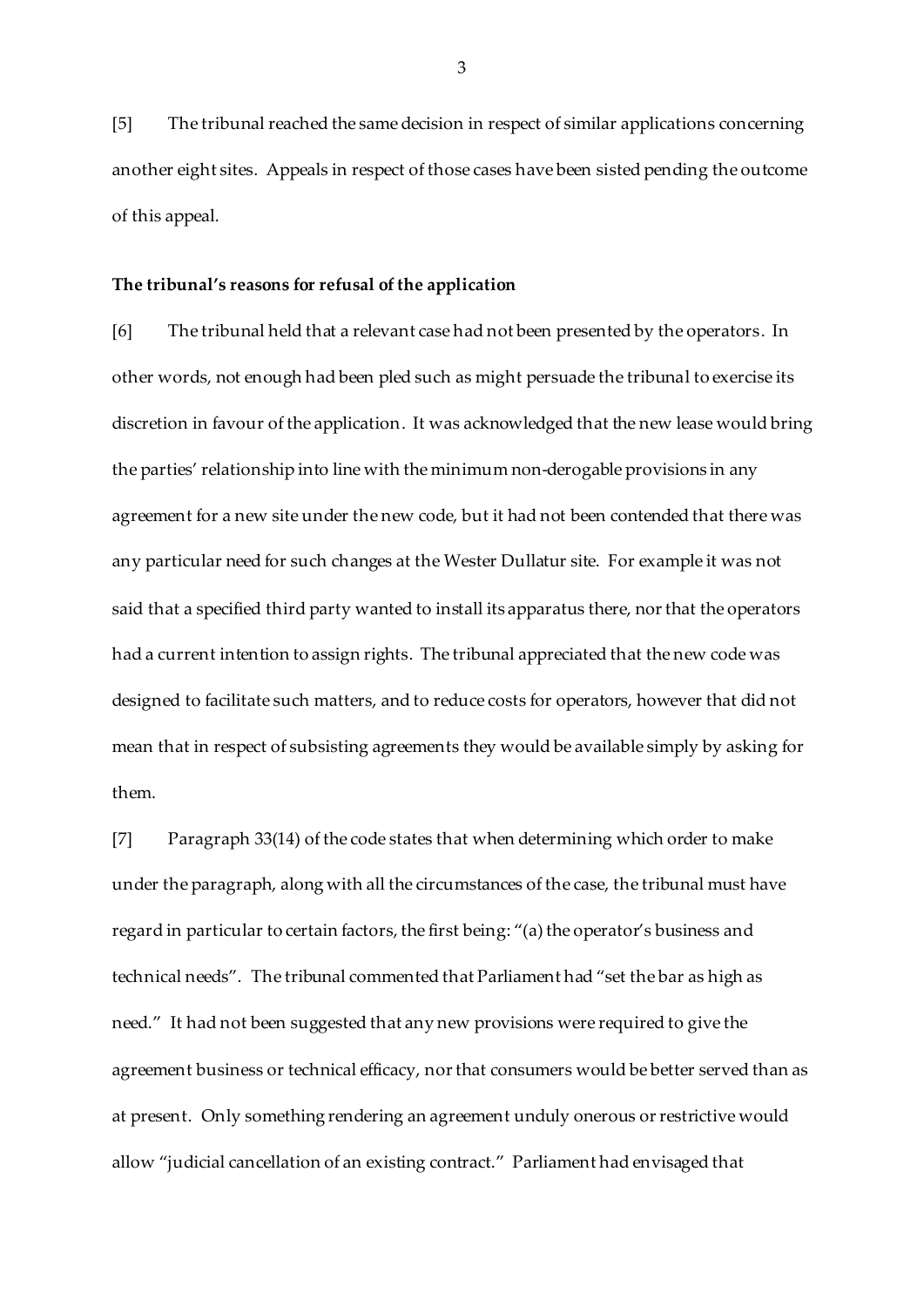subsisting agreements might be so unfit for purpose that complete replacement was justified, though the tribunal found it hard to envisage what such an agreement would look like.

### **The submissions for the operators in support of the appeal**

[8] The new code was designed for the roll out of, and investment in, new electronic communications equipment, something which was being impeded by the old code. It should be interpreted broadly and in a manner consistent with its purpose; for an example of this see *Cornerstone Telecommunications Infrastructure Ltd* v *University of London* [2020] 1 WLR 2124 at paragraphs 47/48 and 55. Reference was made to the relevant EU Directives and the emphasis in the EU Common Regulatory Framework on the prevention of restrictions on the installation of new technologies and the upgrading of electronic communications equipment. Landowners have a public duty to participate, see *CTIL* v *University of Arts London* [2020] UKUT 248 (LC) at paragraph 51. One of the purposes of the transitional provisions was to preserve old agreements after they have expired and allow for them to be aligned with the new code.

[9] There is no sound basis for the view that the reference to "business and technical needs" in paragraph 33(14) creates a bar or hurdle which has to be cleared, let alone a high one. The tribunal introduced requirements which are inconsistent with the purpose of the new code. It was wrong to discuss matters in terms of the judicial cancellation of contracts. This part of the code applies to contracts which have expired. The term of this lease ended in 2012. The code ensures that the agreement can be ended only by the consent of the parties or by an order of the tribunal, and that, so long as six months' notice is given, the operators will have the opportunity to apply for a replacement agreement in line with it. In *On Tower*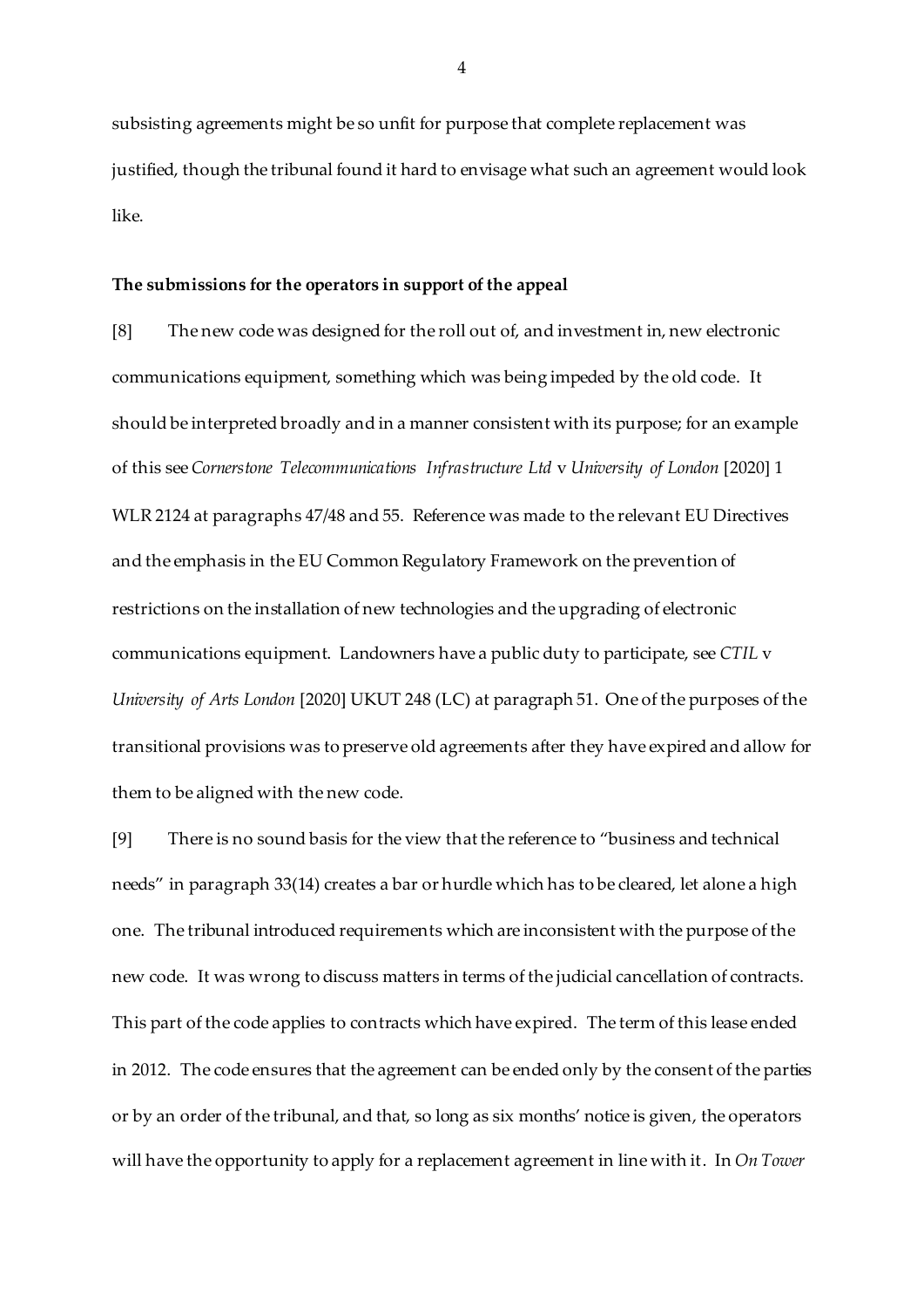*UK Ltd* v *JH & FW Green Ltd* [2020] UKUT 348 (LC) the Upper Tribunal south of the border disagreed with the restrictive approach adopted by the Scottish tribunal in an earlier case concerning sharing rights, see paragraphs 23-25.

[10] Rather than applying a test of necessity, the tribunal should have addressed what it is that the operators might reasonably require. Parliament has identified certain minimum rights which agreements for new sites must provide, see the code at paragraphs 16(1), 17(5), and 100(2). For public interest reasons they must be set on a "no network" valuation basis, see paragraph 24. The replacement lease sought by the operators reflects and brings into effect benefits which Parliament considers to be requirements of operators in respect of their business and technical needs, all with a view to assisting them in the delivery of the policy aims of the new code.

### **The submissions for the owner**

[11] There was no error in law. The tribunal correctly applied the relevant parts of the new code when deciding that the case advanced by the operators did not provide sufficient grounds for the order sought. It was being asked to end an existing contract which was running on tacit relocation. Neither party had served a notice to end the arrangement. Parliament decided not to apply part 3 of the code to subsisting agreements, and part 5 was subject to specific modifications, see schedule 2 to the 2017 Act, paragraphs 5 and 7. Paragraph 34 of the code gives the tribunal a discretionary power as to whether to order the parties to enter into a new agreement under the new code.

[12] Specific justification for such an order is required. The business wishes, profit or convenience of the operators are not enough, otherwise it would be as if, contrary to Parliament's intention, part 3 applied to subsisting agreements. Instead the tribunal had to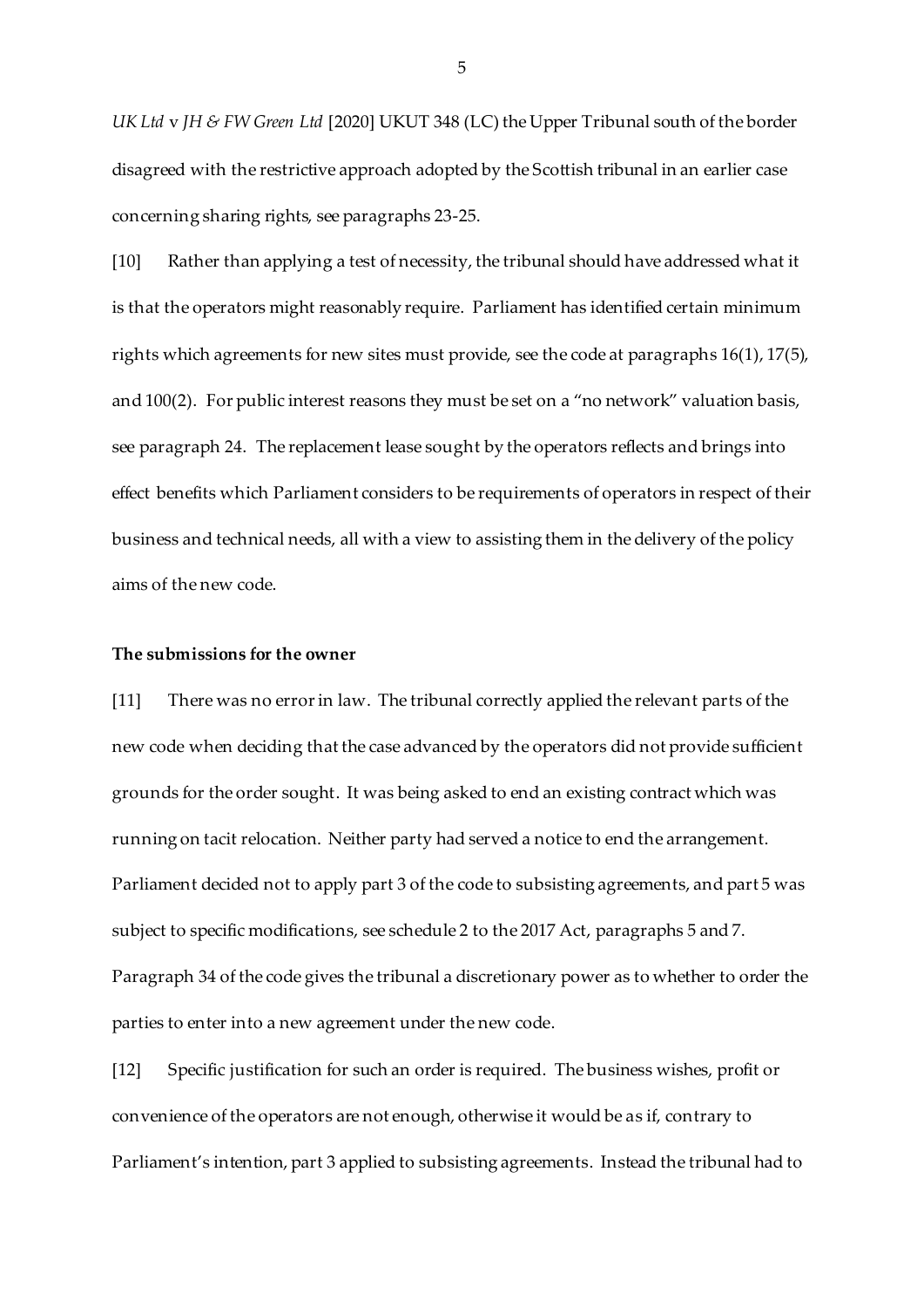have particular regard to the operators' business and technical needs. The court should be slow to interpret a statute in a liberal fashion regarding interference with freely-negotiated contracts; for example, see *Allen* v *Thorn Electrical Industries Ltd* [1968] 1 QB 487 and *CTIL* v *Compton Beauchamp Estates Ltd* [2019] UKUT 107 (LC) at paragraphs 86/7.

#### **The background to and the policy aims of the new code**

[13] Modern electronic communications rely on a network of physical infrastructure, including antennae and masts. A code regulating the legal relationship between landowners and operators was introduced by the 1984 Act. After European intervention in a series of Directives, it was updated by the 2003 Act. In due course the Law Commission was asked to review the code. It presented a detailed report in 2013 (Law Com no 336). The conclusion was that the code was complex, difficult to understand, and outdated. It lacked clarity and was inhibiting the roll out of electronic communications. It did not strike the right balance as between owners, operators and the public interest. The Commission's recommendations were designed to form the basis for a new code.

[14] In May 2016, in recognition of a need for more extensive coverage, better connectivity and faster services, the Department for Culture, Media and Sport published a policy document entitled "A New Electronic Communications Code" setting out the government's proposals. They were designed to "pave the way for future technological evolution" and "provide a robust platform to enable long-term investment and development of digital communications infrastructure" throughout the UK (Ministerial foreword). The main reforms would be a "no scheme" valuation basis to bring electronic communications into line with utilities such as water and electricity, and new rights to share and upgrade facilities to aid the speedy and cost-effective deployment of new technology. The context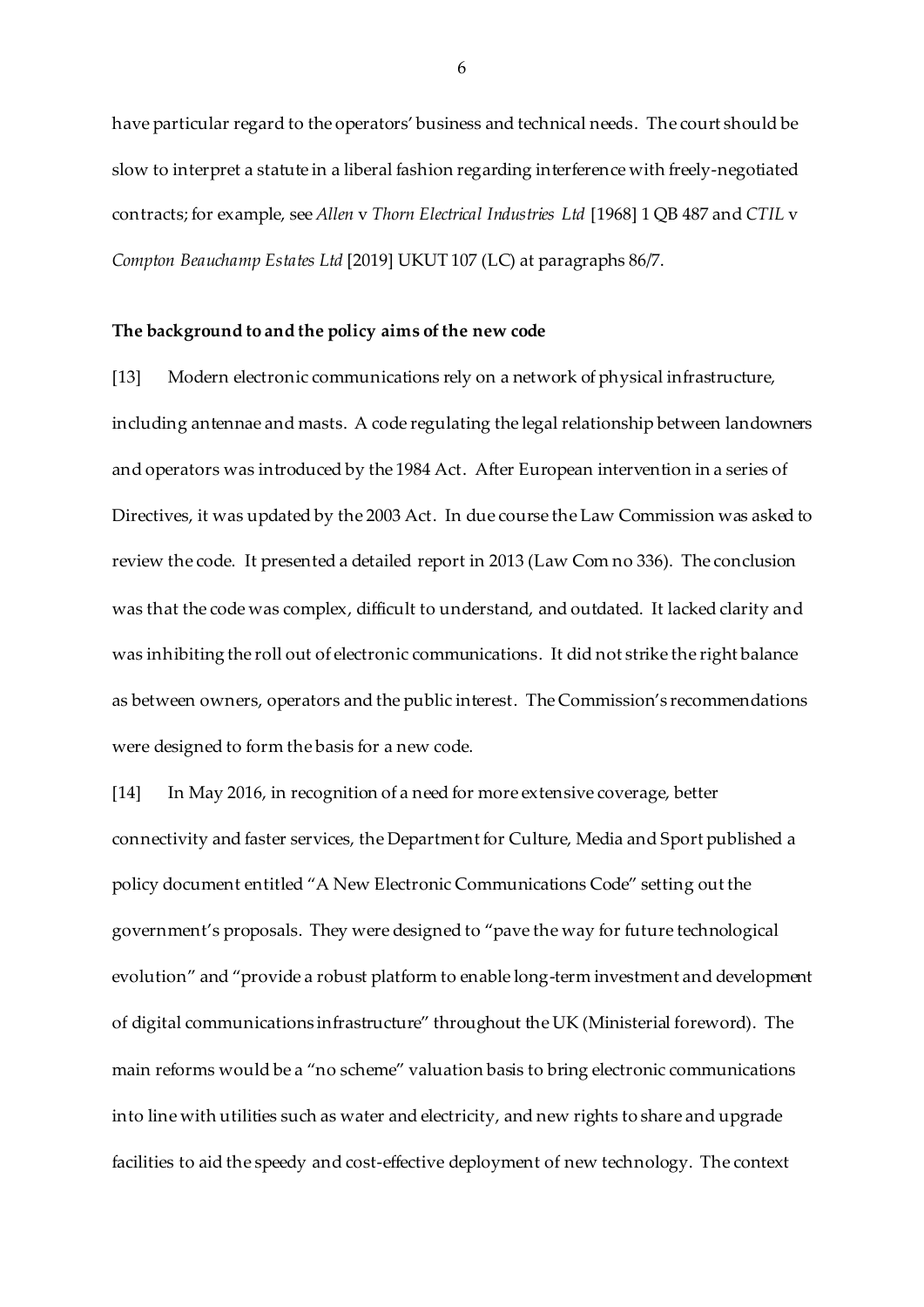was widespread acceptance of the importance of digital communications in respect of economic growth, productivity gains and social interaction.

[15] The new code was introduced by the 2017 Act. There had been a debate as to whether it would apply immediately to extant agreements made under the old regime, see the discussion at paragraphs 48-51 of the policy paper. The view was taken that immediate imposition of the changed valuation basis on negotiated contracts could not be justified. New code rights would be phased in for existing sites when such agreements ended, with the old code becoming obsolete over time. This would "ensure for a steady phasing in of new code rights while preserving better investment incentives on new sites from day one." The government would bring forward transitional provisions "to set out how and when existing agreements transition to the new code". Those provisions are contained in schedule 2 to the 2017 Act. A "subsisting agreement" is an agreement made under the old code which is in force after the introduction of the new regime. It continues as if made under part 2 of the new code but subject to the modifications in the schedule, which include disapplication of the minimum assignment/upgrading/sharing rights under part 3. The result is that the parties' agreement concerning the facilities at Wester Dullatur is a subsisting agreement subject to part 5 of the code, as modified.

## **The new code**

[16] Turning to the structure of the new code; parts 2-4 deal with applications concerning new sites, and respectively with the conferral and exercise of the new code rights; assignment of code rights, upgrading and the sharing of apparatus; and the power of the court to impose agreements. The latter includes a public interest test and the no network assumption regarding valuation and compensation.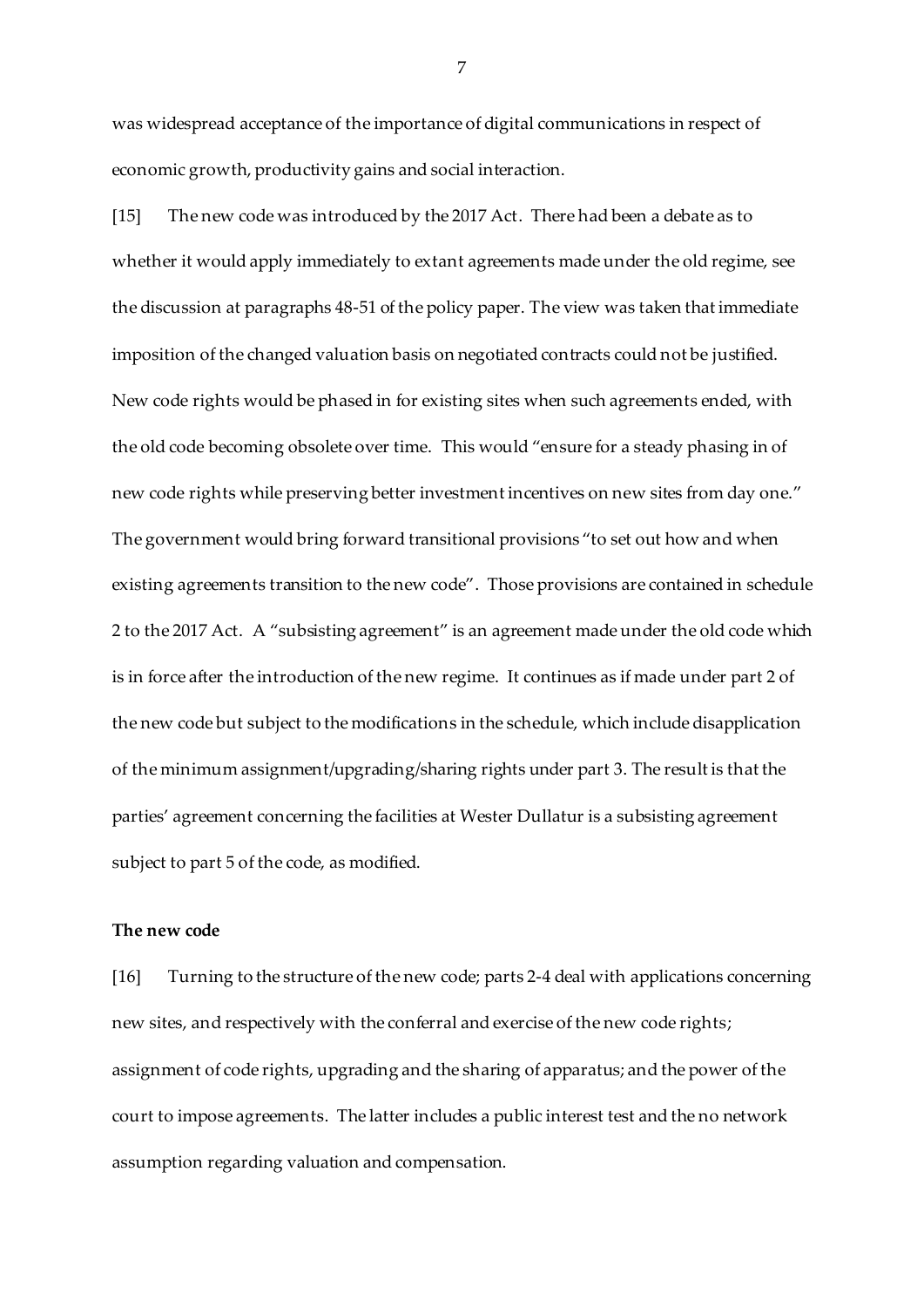[17] The present case concerns part 5 of the code so it is necessary to describe it in more detail. It provides for the continuation of code rights after the time at which they cease to be exercisable and sets out the procedure for changing or ending an agreement (paragraph 28). It applies to agreements made under the new code and, subject to the modifications in the transitional provisions, to "subsisting agreements" made under the old code. Paragraph 30 is an important provision. Subject to the rest of part 5, it prevents a code right or a code agreement being brought to an end at the expiry of the agreed term. Paragraph 31 narrates the limited grounds upon which a site provider can bring an agreement to an end, namely if the operator is in breach; if redevelopment plans require termination; or the public interest test is not met. If the notice is challenged by a counter notice, or the operator seeks a paragraph 34 order, and the tribunal upholds one of these grounds, it must end the agreement. If no grounds are made out the tribunal must make one of the orders specified in paragraph 34, see paragraphs 32(4) and (5).

[18] Paragraph 33 is headed:

*"How may a party to a code agreement require a change to a code agreement which has expired?"* 

Either party can propose changes, including, as was done in this case, that a wholly new agreement should take effect. A notice must be served specifying, amongst other things, the day when the new agreement will commence. (A specific issue concerning this part of the code has been raised by the owner and will be addressed below.) If after six months the parties have not reached an agreed outcome either can apply for an order under paragraph 34.

[19] Paragraph 34 is headed:

*"What orders may a court make on an application under paragraph 32 or 33?"*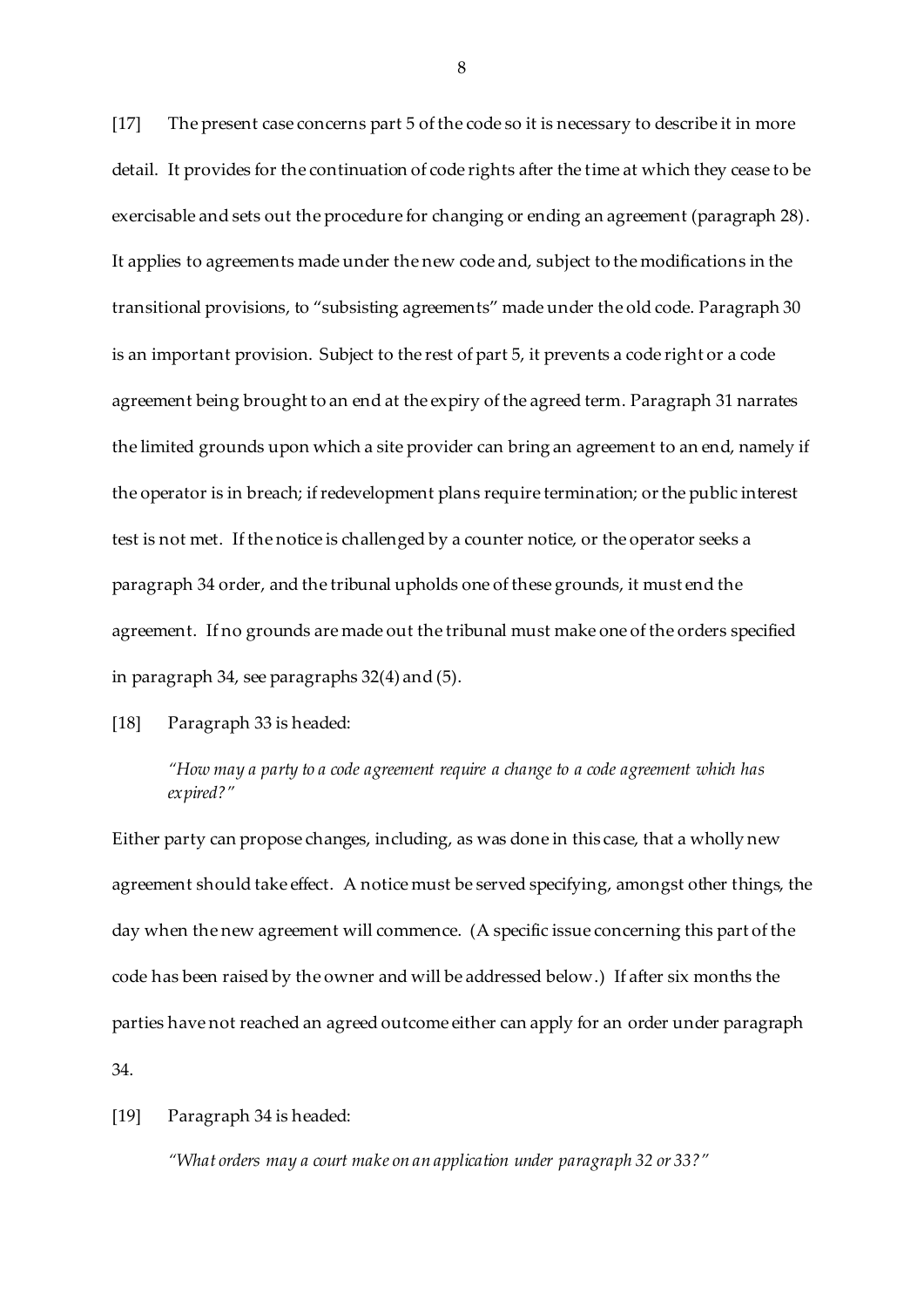The parties having failed to reach an agreement, the operators asked the tribunal to make an order under this paragraph imposing the new agreement annexed to the notice. It would have the same general effect as an agreement made under the earlier parts of the code in respect of a new site in that the minimum non-derogable rights under the new code would apply, including the new financial arrangements and assignation/sharing/upgrading rights. Paragraph 34(8) applies the code to the new agreement as if it were an agreement under part 2 (that is concerning a new site). Paragraph 34(11) applies the new code provisions as to rental and compensation to an order made under paragraph 34.

[20] As the tribunal recognised, the operators are seeking no more than they would enjoy if granted an order under parts 2-4 of the code. There is no doubt as to the power of the tribunal to make the requested order. Indeed in terms of paragraph 34(10), if the parties are unable to reach agreement, the tribunal must make an order specifying the terms of their relationship. However it refused to do so for the reasons set out above which, in summary, were that the operators had failed to demonstrate that the changes were needed in terms of paragraph 34(13)(a).

[21] Paragraph 34(13) provides as follows:

*"In determining which order to make under this paragraph, the (tribunal) must have regard to all the circumstances of the case, and in particular to –*

*(a) The operator's business and technical needs,*

*(b) The use that the site provider is making of the land to which the existing code agreement relates,*

*(c) Any duties imposed on the site provider by an enactment, and*

*(d) The amount of consideration payable by the operator to the site provider under the existing code agreement. "*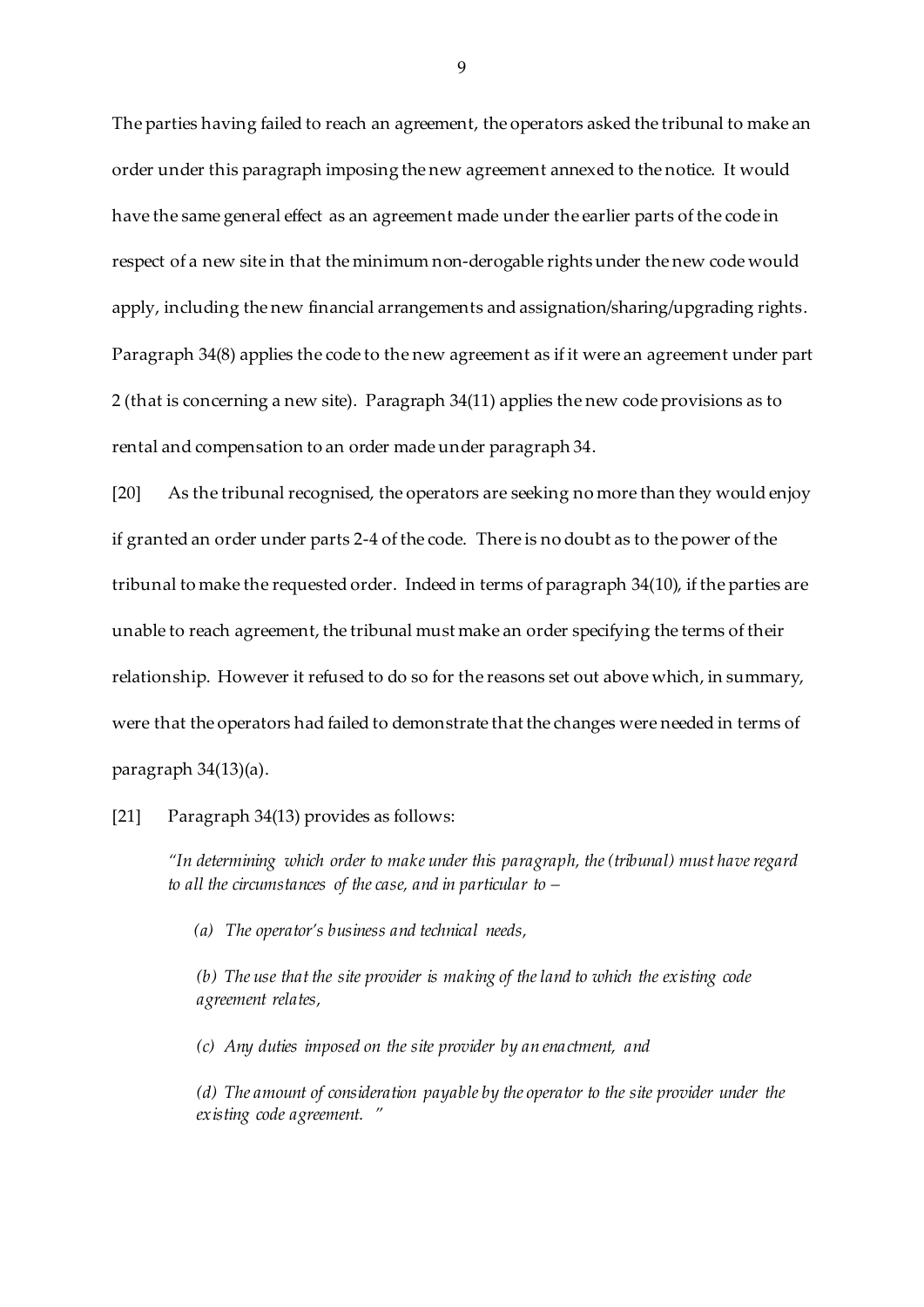In recognition that a subsisting agreement made under the old code (such as the current lease) would have been negotiated on a market basis free of any no network scheme valuation assumption, paragraph 7(4) of the transitional provisions provides that the last factor does not apply in such cases. The operators point to this as being a clear indication that the minimum code rights for applications under earlier parts of the code should be available in the same way when an order is sought in respect of a subsisting agreement. It is argued that it follows that the tribunal erred in imposing an additional burden of proof of specific necessity regarding such rights as a precondition to the relevance or validity of the application.

### **Discussion in respect of the proper approach to paragraph 34(13)**

[22] We agree with the tribunal when it said that applications of the present kind for a paragraph 34 order imposing a new arrangement can be made once the stipulated duration of the existing lease has come and gone; "expired" is the language used in the code. Thereafter operators of sites established under the old code have the opportunity to seek enjoyment of the same code rights as are available to operators of new sites. Since July 2012 the present lease has been an "expired" agreement notwithstanding that it has continued from year to year by way of tacit relocation. In the language of the code it is a "subsisting agreement" made under the old code.

[23] We also agree with the tribunal that paragraph 34 opens up a wide range of possible orders. However we part company with the tribunal in its assertion that the operators required to do more than point to the current arrangements as being out of step with the minimum rights available under the new code, for example in terms of assignation, upgrading, sharing and rent. Such would not be necessary if an application was made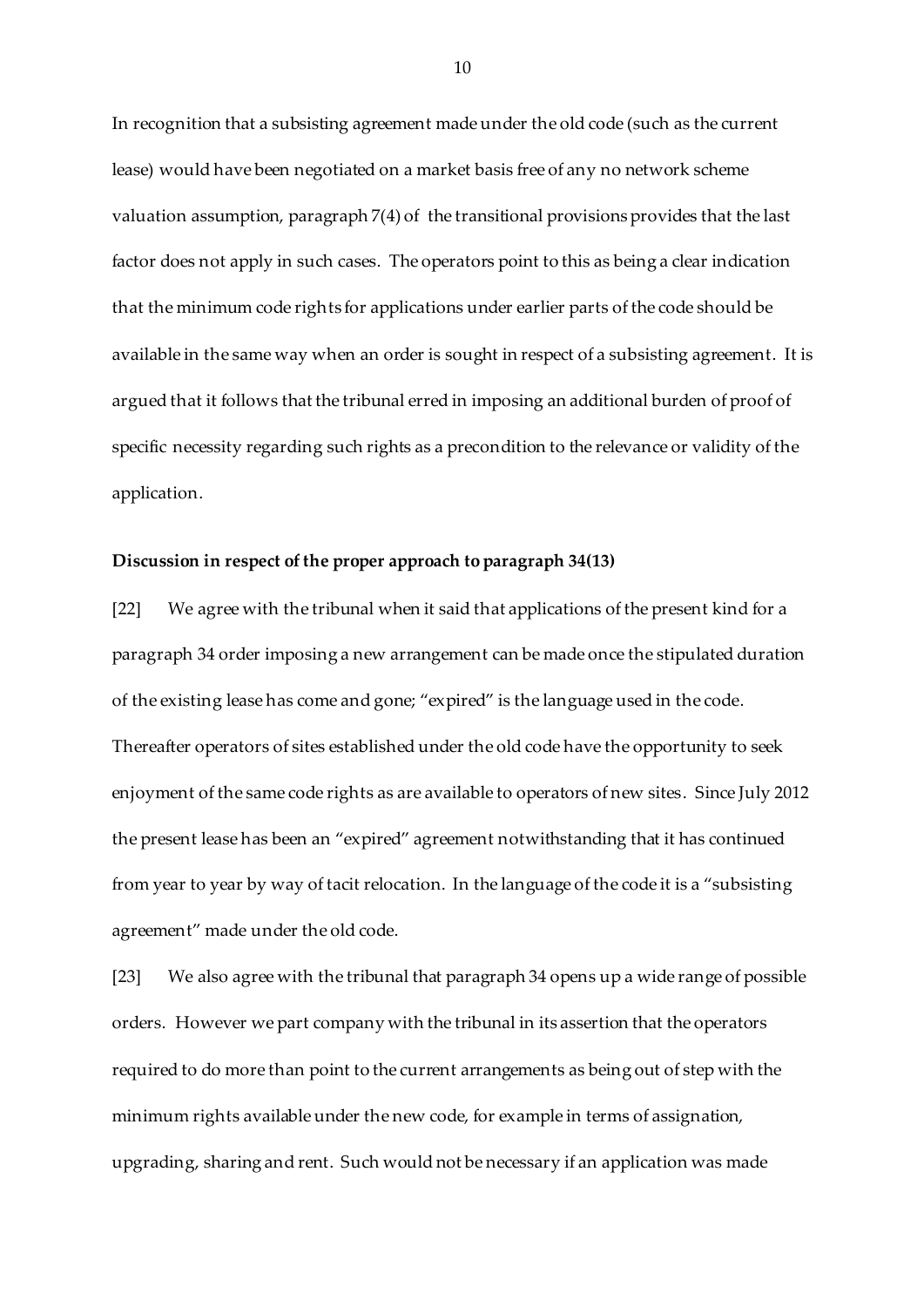under part 4 for a new site. We can identify nothing which points to a need for it in respect of applications concerning subsisting agreements made under the old code.

[24] The tribunal read the requirement to have regard to the operators' "business and technical needs" as setting a high bar, in the sense that it must be demonstrated that the agreement is operating in an unduly onerous or restrictive way, for example by thwarting a specific project or rendering it unfit for purpose. However Parliament has identified certain minimum code rights for operators, including sharing/upgrading abilities and reduced outlays resulting from valuation on a no scheme basis. The view was taken that these are required if network operators and infrastructure providers are to be in a position to deliver the modern low cost electronic communications system which Parliament wants and which business and the public at large expect. Given the underlying aims and purposes of the new code, which include that over time old agreements will be brought into line with new ones, we understand the phrase "business and technical needs" where it appears in paragraph 34(13) to be a generic term which, whatever else, includes the benefits for operators mandated by the new code. We agree with the operators' submission that it can be construed as a reference to matters which are reasonably required from a business and/or technical point of view.

[25] If the tribunal's analysis is correct, an operator might gain a code right, for example to allow the sharing of apparatus, but then have to wait till the expiry of the new agreement before there can be a further application for upgrading, notwithstanding that in the meantime new technology has become available; see the discussion in *On Tower (UK) Ltd*, cited above, at paragraph 30. Bearing in mind that the effect of paragraph 30 of the code is that paragraphs 33 and 34 provide the mechanism available to subsisting agreement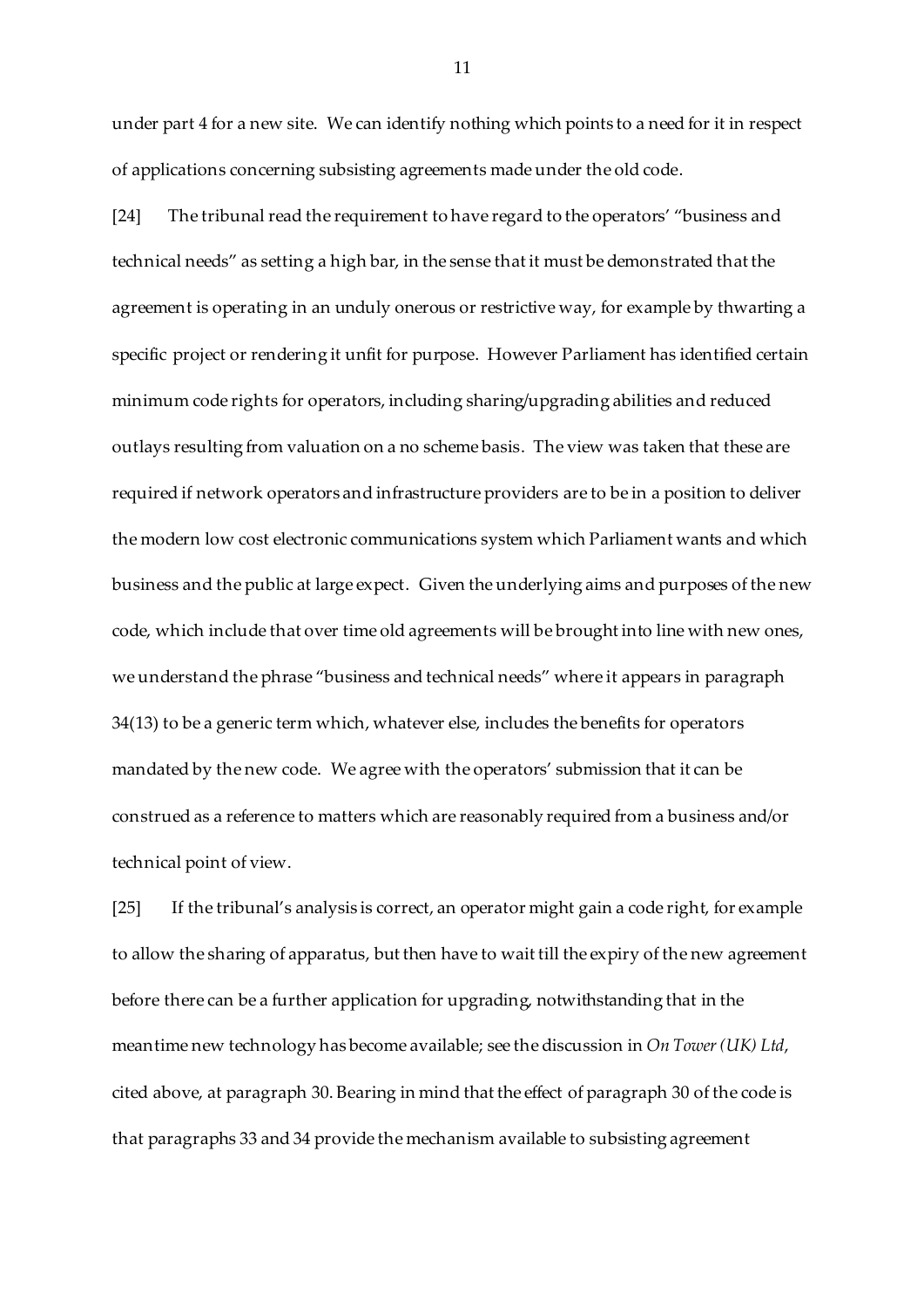operators who want new code rights, the tribunal's approach would result in the old code remaining alive long after it was intended to be obsolete.

[26] It may be important to remember that part 5, including paragraph 34, also applies to agreements made under the new code which will already be subject to the minimum rights and will be likewise continued in force beyond their term by virtue of paragraph 30. No doubt a wide variety of new terms or variations of existing ones could be proposed in respect of which specific justification and a consideration of all the circumstances of the case might well be required. A decision in favour of the operators in this appeal does not rob the reference to an operator's "business and technical needs" of content or potential relevance. Quite rightly we have been asked to address issues of general principle, thus we know little about the particular circumstances of this case and how they might impact upon the appropriateness of the terms of the proposed lease. We do know that the owner has not relied on either of the factors mentioned in paragraphs 34(13)(b) and (c), and absent some particular contra-indicator, it is not easy to see how or why a tribunal could reasonably prefer to prolong an old code agreement rather than update it in accordance with the new code rights.

[27] Attention has been drawn to the tribunal's use of the phrase "judicial cancellation of an existing contract". This may help to explain its reluctance to impose new terms. We would not use such language. There were supporters of retrospective application of the new code when it came into force, but the decision was taken not to allow it to have an impact on an old site until the relative agreement could be ended, for example by the use of a break clause or service of a notice to quit at the agreed term. Paragraph 30 prevents the unilateral termination of a contract even after the expiry of the agreed duration; itself a significant interference with contractual rights and freedoms. This, allied to the transitional provisions,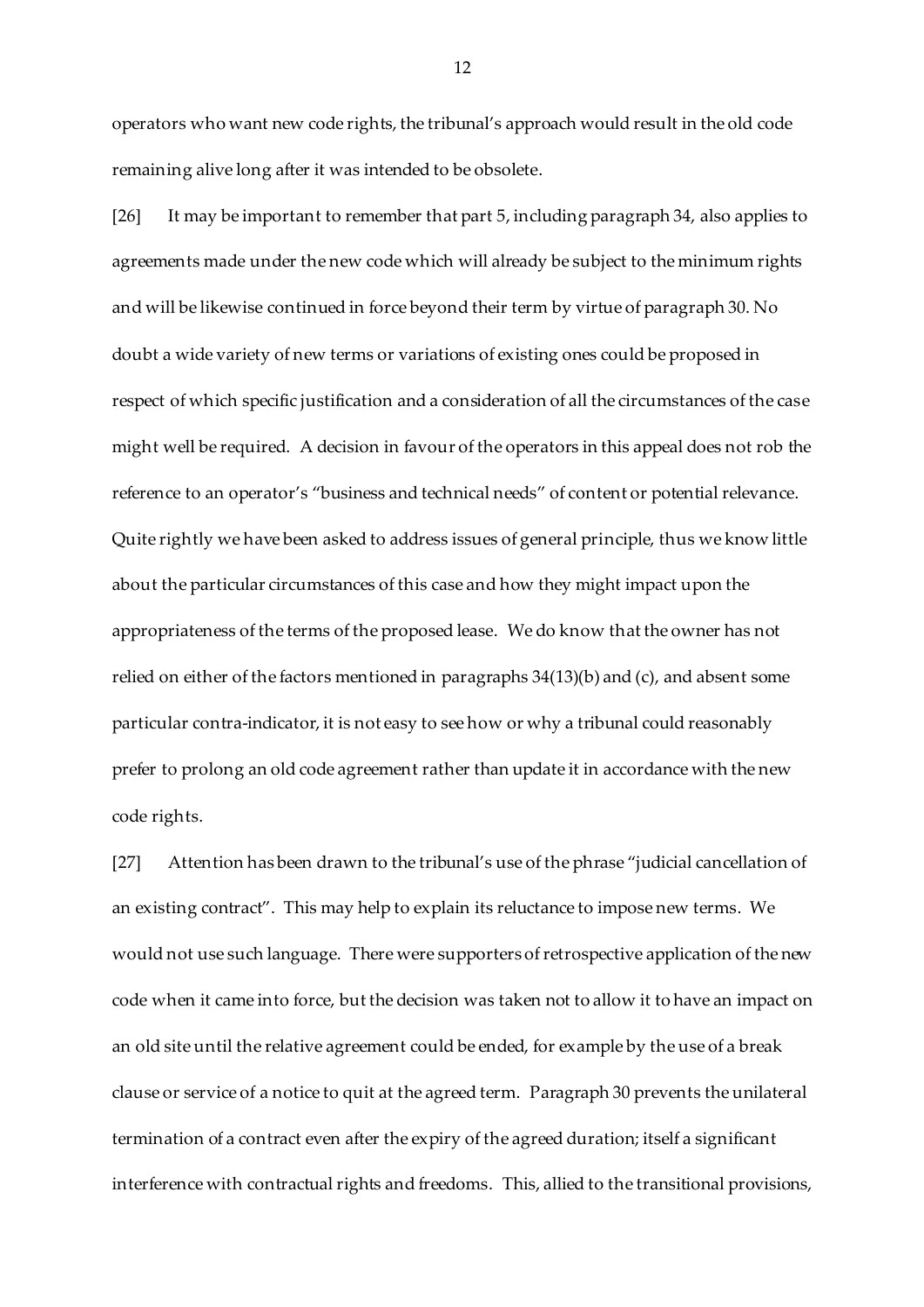enables operators to maintain continuity of an installation on an old site while seeking the benefits available under the new provisions. The tribunal was not being asked to cancel a contract, but rather to replace it with one in tune with the provisions of the new code. None of this implies a presumption in favour of the site provider's interests which has to be overcome by reference to a specific need or justification.

#### **Summary and decision on paragraph 34(13)**

[28] Our opinion can be summarised as follows. The tribunal erred in its approach to the requirement to have regard to the operators' "business and technical needs". In particular there is no sound basis for requiring demonstration of a provision in the lease which is thwarting a specific project or is rendering the arrangement unduly onerous. The tribunal was wrong in inserting a "high bar" into its assessment. Too much was imported into the term "needs". It does not exclude the general business and technical opportunities afforded by, for example, agreements which reflect the new code's approach to matters such as sharing and upgrading facilities, and "no scheme" valuations. The tribunal's analysis would severely curtail the legislative intention to create the opportunity to bring old agreements into line with new code arrangements. These aims are of a piece with those of the new code as a whole. The overall scheme of this part of the code is inimical to the proposition that significant weight should be given to the existing rights and obligations of the parties.

#### **Other issues raised by the operators**

[29] The operators submitted that the tribunal erred in dismissing the application on the basis of the relevancy of their pleadings. An application under paragraph 34 is a different matter from a court action in which a party seeks to vindicate a right against another. The tribunal should have approached the matter on the basis that their pleadings were only one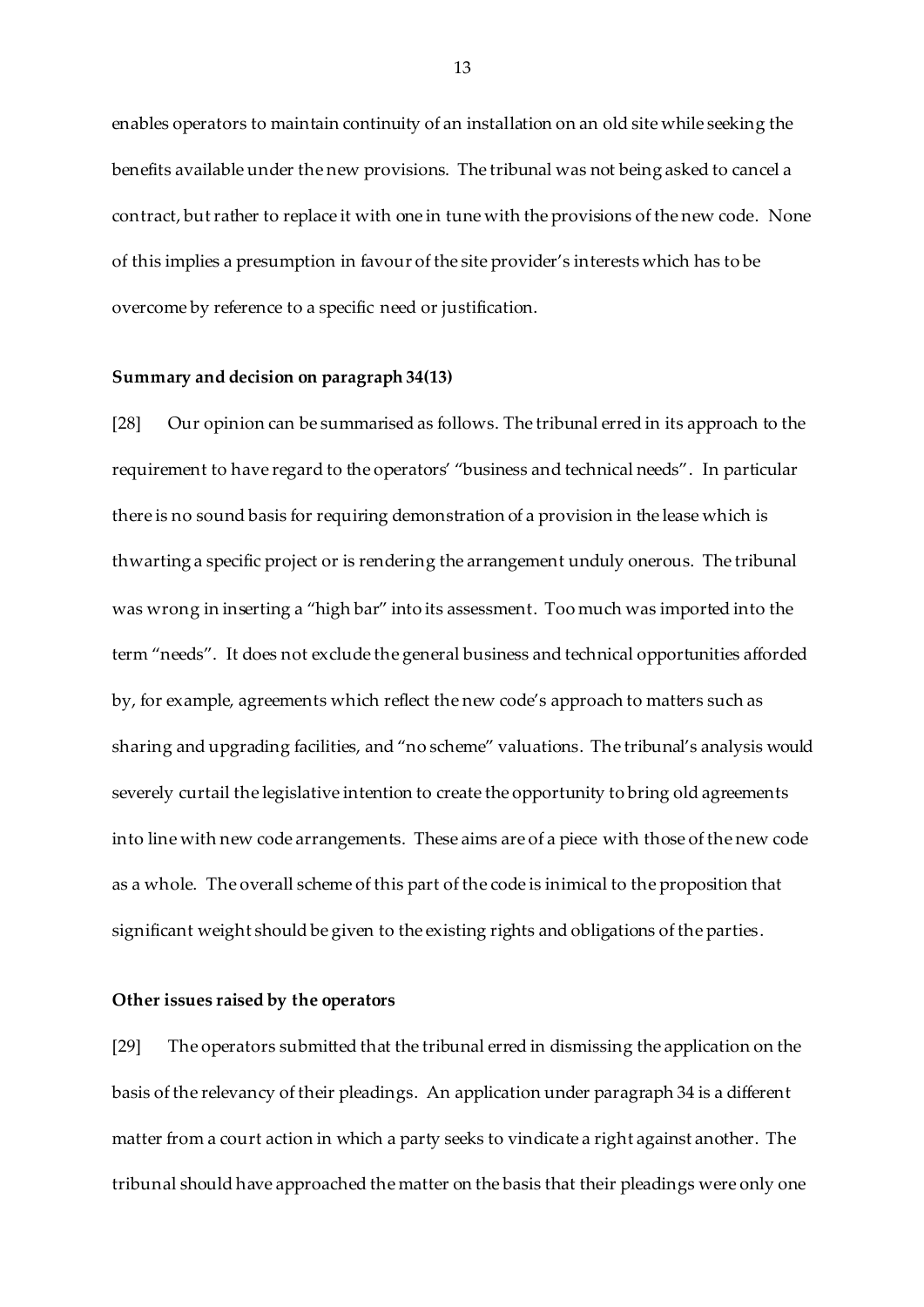element to be taken into account when deciding how to exercise the discretionary power granted to it.

[30] In addition there was criticism of certain remarks at paragraph 53 of the tribunal's judgment which were construed as indicating that it considered that it only had power to either grant the specific order sought by the operators in all its parts, or refuse it. It could not substitute some lesser or different order.

[31] On the latter point, if that is the correct interpretation of the judgment, we agree that the tribunal erred. It is clear that within certain constraints the tribunal has power to make such order as it considers to be appropriate, including by way of modification of an applicant's proposals. In paragraph 23 such is expressly permitted, and paragraph 34 is couched in broad discretionary language. However rather than laying down a restrictive rule, we consider that the tribunal was saying no more than that, in the particular circumstances of this case, it considered that there was no room for an amended order. [32] On the first point, it is true that the decision was expressed in terms of a lack of relevant pleadings. However it could equally have been explained on the basis that on the facts of the case as revealed at the hearing the tribunal was not prepared to exercise its discretion in favour of the application, and this because of the approach it took to the burden placed on the operators in terms of demonstration of their "business and technical needs". That highlights the real issue in the appeal which has been resolved in favour of the operators. In general we agree with the operators that a strict adversarial relevancy approach is inappropriate in applications of this nature, though there will always be room for a view that the pleadings demonstrate that the application is bound to fail.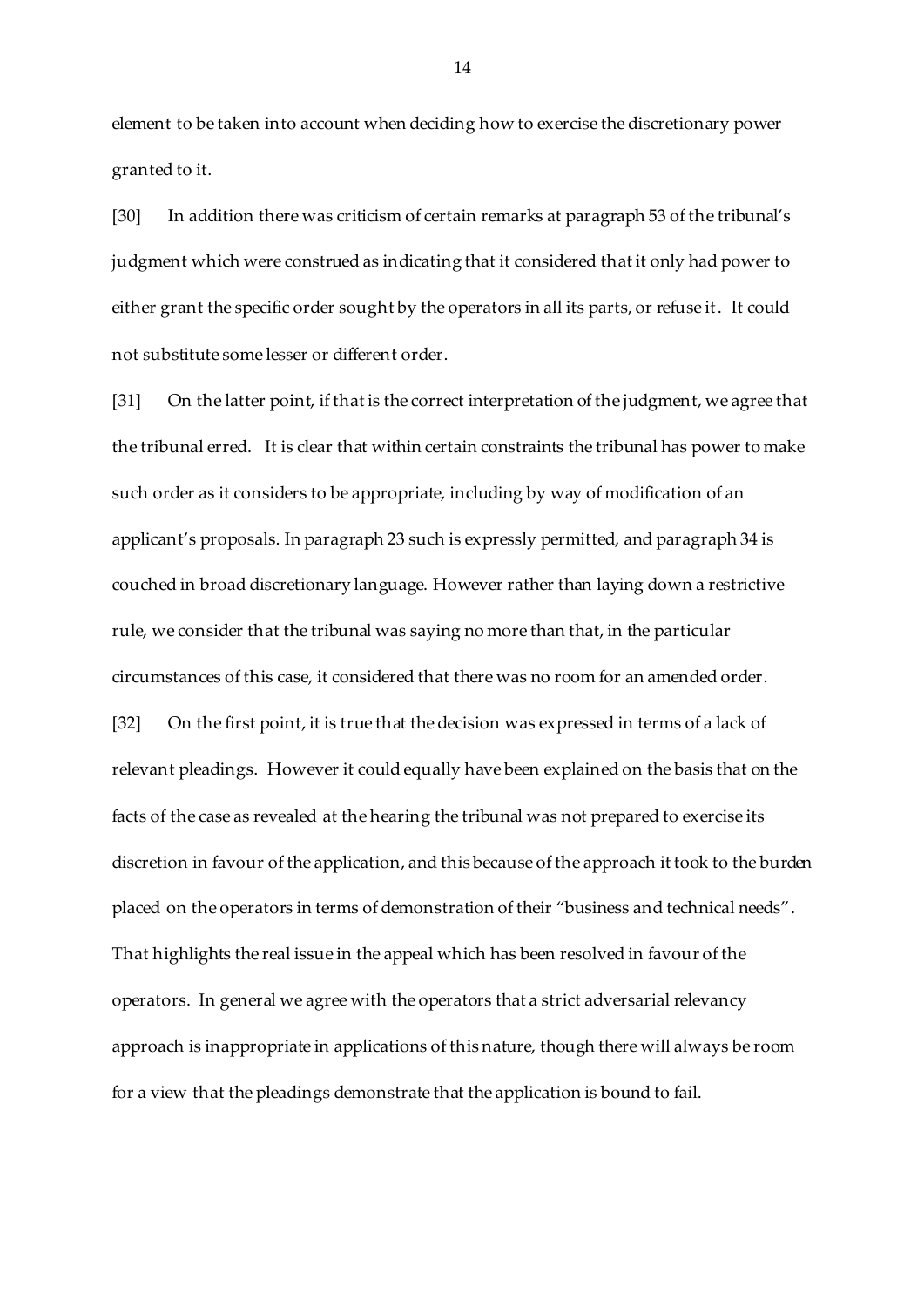#### **The owner's cross appeal**

[33] The owner contended that the tribunal erred in rejecting two of his submissions. The first was that the notice served under paragraph 33 was invalid in having specified a date for termination of the lease which was not an anniversary of its ish (the day when the agreed term expired, namely 30 July 2012). This argument turns on the proper interpretation of paragraph 33(3) of the code. The second submission was that the application is invalid in that a written lease continuing in force by way of tacit relocation falls outside the scope of the code in that it is no longer an agreement made in writing; the code only applying to written agreements.

#### **Notice requirements under paragraph 33(3)**

[34]] Paragraph 33(3) provides that the day specified in the notice for modification of the terms of the agreement or, as the case may be, its replacement with a new one:

- " --- *must fall-*
- *(a) after the end of the period of six months beginning with the day on which the notice is given, and*

*(b) after the time at which, apart from paragraph 30, the code right to which the existing code agreement relates would have ceased to be exercisable or to bind the site provider or at a time when, apart from that paragraph, the code agreement could have been brought to an end by the site provider.* "

In the circumstances of the present case the notice must satisfy the six months requirement and the second part of sub-paragraph (b). The owner contends that when a lease is continuing from year to year on tacit relocation, the phrase "at a time when … the code agreement could have been brought to an end by the site provider" means the next anniversary when it can be brought to an end by an appropriate notice.

[35] The lease's natural term expired on 30 July 2012. It could have been terminated by

the owner then or yearly thereafter. The notice was dated 3 May 2019 against a specified day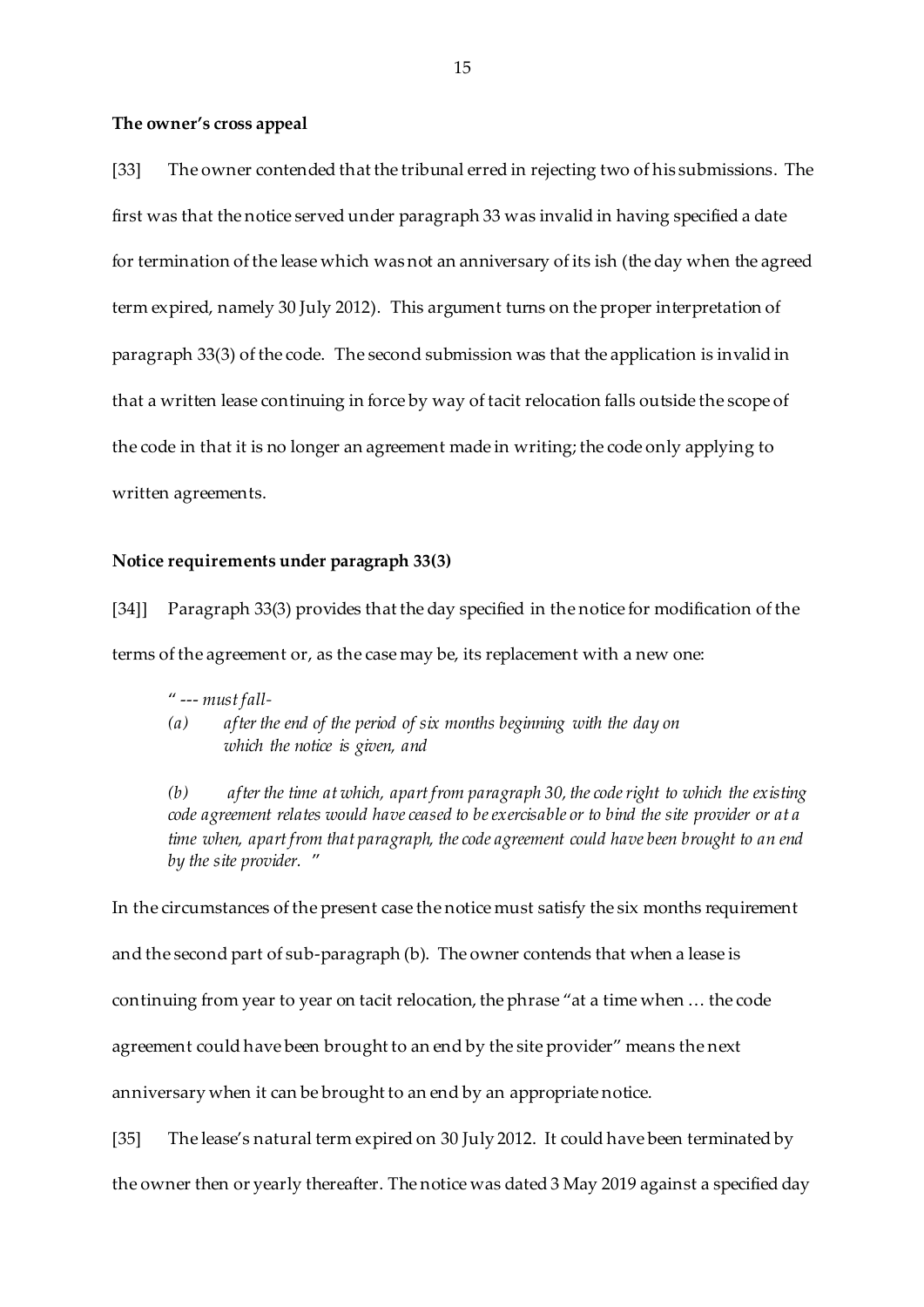for application of the proposed new agreement of 8 November 2019. It follows that the six months period was met; the issue turns on the proper approach to paragraph 33(3)(b). If the owner's interpretation is correct, the notice should have referred to a new agreement coming into operation on 30 July 2020. The submissions before us proceeded on the basis that exact compliance with these provisions is essential to the validity of the application to the tribunal, though we note that in rejecting the owner's objection the tribunal took a more flexible approach which it described as "purposive".

[36] The tribunal suggested that "--- a time when --- the code agreement could have been brought to an end –"suggests a time which on the appointed date for the introduction of the new agreement is in the past. It does not refer to the next occasion when the agreement can be terminated. As was discussed earlier, the scheme of the code is to leave agreements under both the old and new codes in place for the period agreed by the parties. On this view the present lease "could have been brought to an end" in July 2012 long before the new code was brought into force, and therefore all that the notice required to provide for was six months' notice under paragraph 33(3)(a). The first part of paragraph 33(3)(b) refers to a time occurring after something which, but for paragraph 30, would have happened, which at the time of the notice might well be in the past. It is hard to understand why the second part, which again refers to paragraph 30, should in all cases refer to a specified date in the future. [37] The tribunal formed what it described as a "tentative view" to the above effect, however it was persuaded that it could not be correct. For example, it considered that paragraph 34(15) required a date when termination could have occurred to be identified. That said, it was not satisfied with the submissions of either party on the point, nor could it reach any clear view as to the meaning and effect of the words used in paragraph 33(3)(b). After a detailed discussion it opted for what it described as a "purposive" approach. In its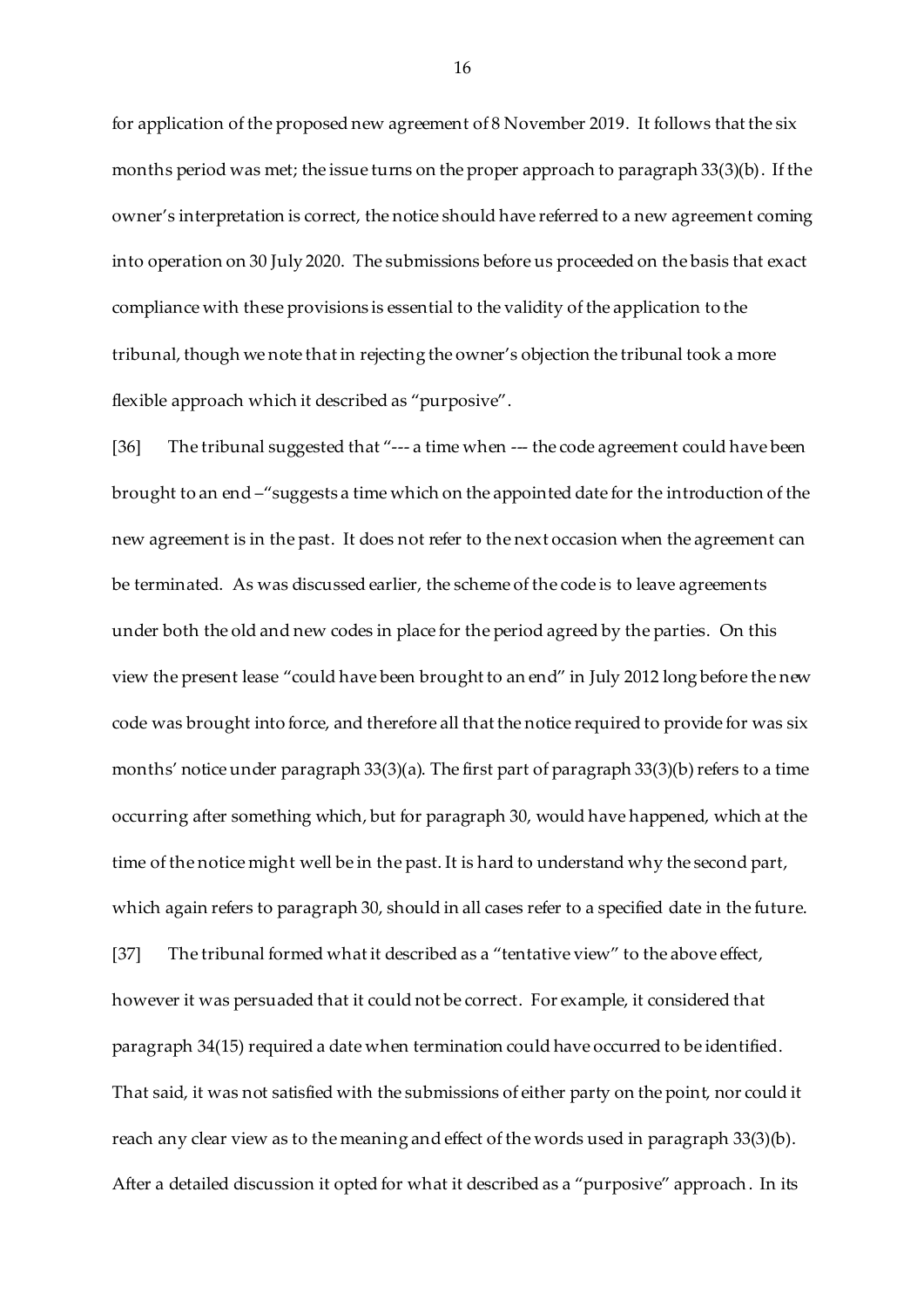view no useful purpose would be served by insisting that the date specified be an anniversary of the ish of the lease. If paragraph 33(3)(b) was intended to ensure that the operator gave the notice required at common law, that was achieved by any notice which specified the anniversary of the ish or any later date, thus the objection was repelled. [38] In our opinion in this context the code was intended to reflect paragraph 6.117 of the Law Commission report mentioned earlier, namely to capture cases where code rights in a lease would have come to an end by effluxion of time. In *CTIL* v *Ashloch Ltd* [2021] EWCA Civ 90 the same approach was taken in respect of additional code rights requested under paragraph 33(1)(c)(i). At paragraph 69 Lewison LJ said that a change "cannot come into effect until after the agreement could have been brought to an end by the site provider: paragraph 33(3)." The Commission designed its recommendations to fit into the law of England and Wales, which may explain any difficulty in applying the relevant wording to leases in Scotland continuing from year to year on tacit relocation.

[39] The sub-paragraph with which we are concerned is less than pellucid, and one is left with an impression that something has gone awry. In any event, a consideration of the structure of paragraph 33(3) suggests that the overall intention was to postpone the introduction of a new agreement until after the first time when the existing agreement could be terminated by the site provider (though in a case such as the present when that time has come and gone, ex hypothesi that option was not exercised), and also give the parties at least six months from the date of the notice to try to reach an agreed outcome. This would be in line with paragraph 33(4) which allows for an application by either party to the tribunal for a paragraph 34 order if they have not reached agreement within that period.

[40] The only impediment to this analysis is the use of the phrase "or at a time when" rather than "or after a time when" in the second part of sub-paragraph (3)(b). However,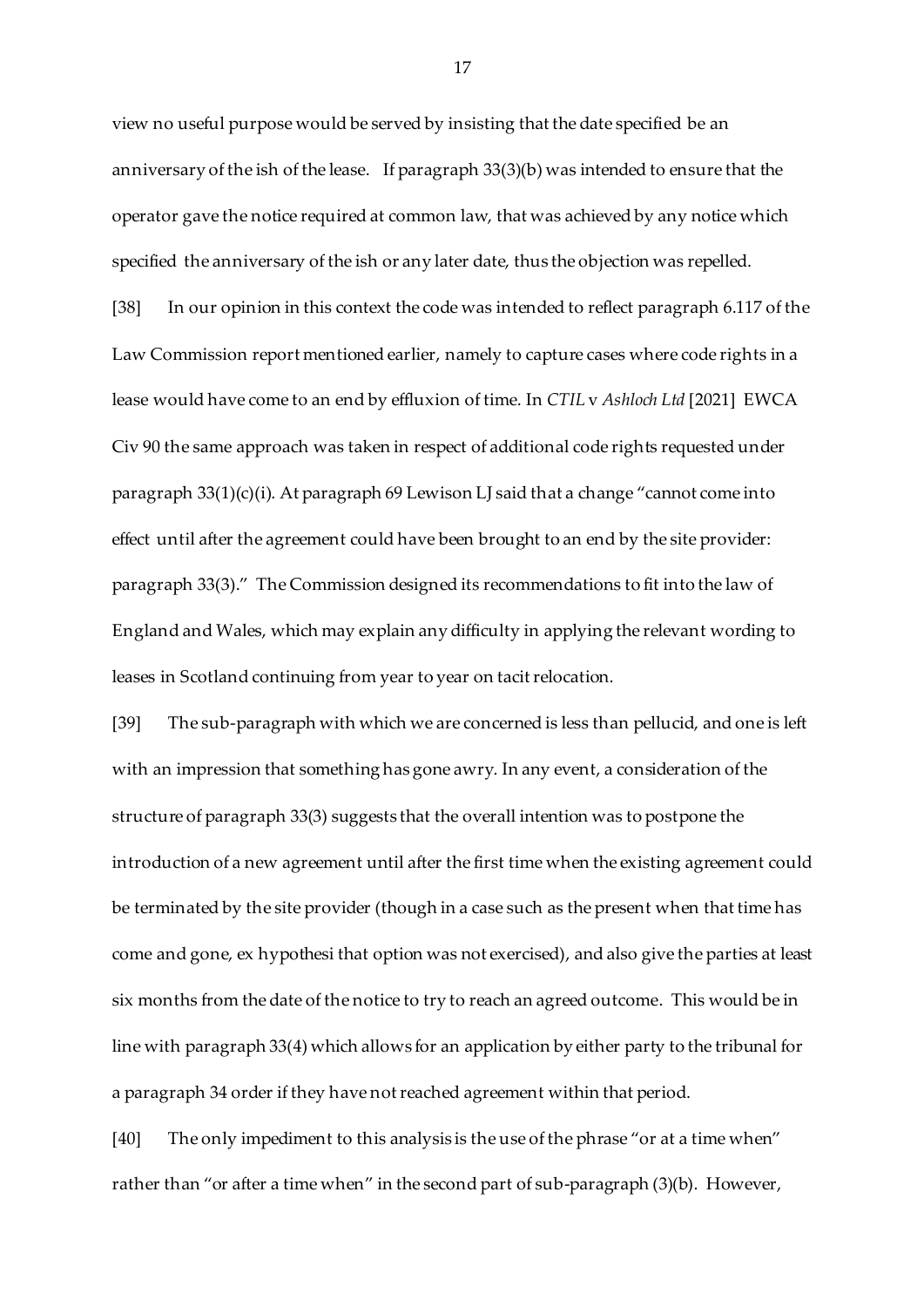given the difficulty of applying the wording actually used, amply demonstrated by the tribunal's discussion of the issue, we are persuaded that these words should be interpreted in accordance with the tribunal's "tentative view" described earlier. It does little if any violence to the wording of the sub-paragraph, and is consistent with the intended purpose of the notice provisions. Unlike the tribunal, we do not see paragraph 34(15) as necessarily inconsistent with this approach. It is aimed at giving the tribunal power to backdate an order which increases the compensation payable to the site provider. The fact that it involves identification of a period beginning at a specified date in the past does not strike us as requiring a different analysis of the provisions in paragraph 33(3).

#### **Agreement in writing**

[41] The owner contends that after the expiry of the agreed term of the lease and its continuation by virtue of tacit relocation the parties' relationship ceased to be governed by an agreement in writing as required by paragraph 1 of schedule 2 to the 2017 Act, therefore the code does not apply and the tribunal had no jurisdiction. Reference was made to *Arqiva Services Ltd* v *AP Wireless II (UK*) Ltd [2020] UKUT 195 (LC), especially at paragraphs 68/9, 78/9 and 84. The tribunal held that tacit relocation operates to extend a lease, and since this was a written lease, the parties' relationship was a "subsisting lease" in terms of the transitional provisions and was subject to the new code when it came into force. The problem identified in *Arqiva*, where it was common ground that a tenancy at will is a new tenancy, did not arise north of the border.

[42] At the hearing counsel for the owner accepted that tacit relocation involves a prolongation of the original agreement. Given the authorities in this area of the law, that